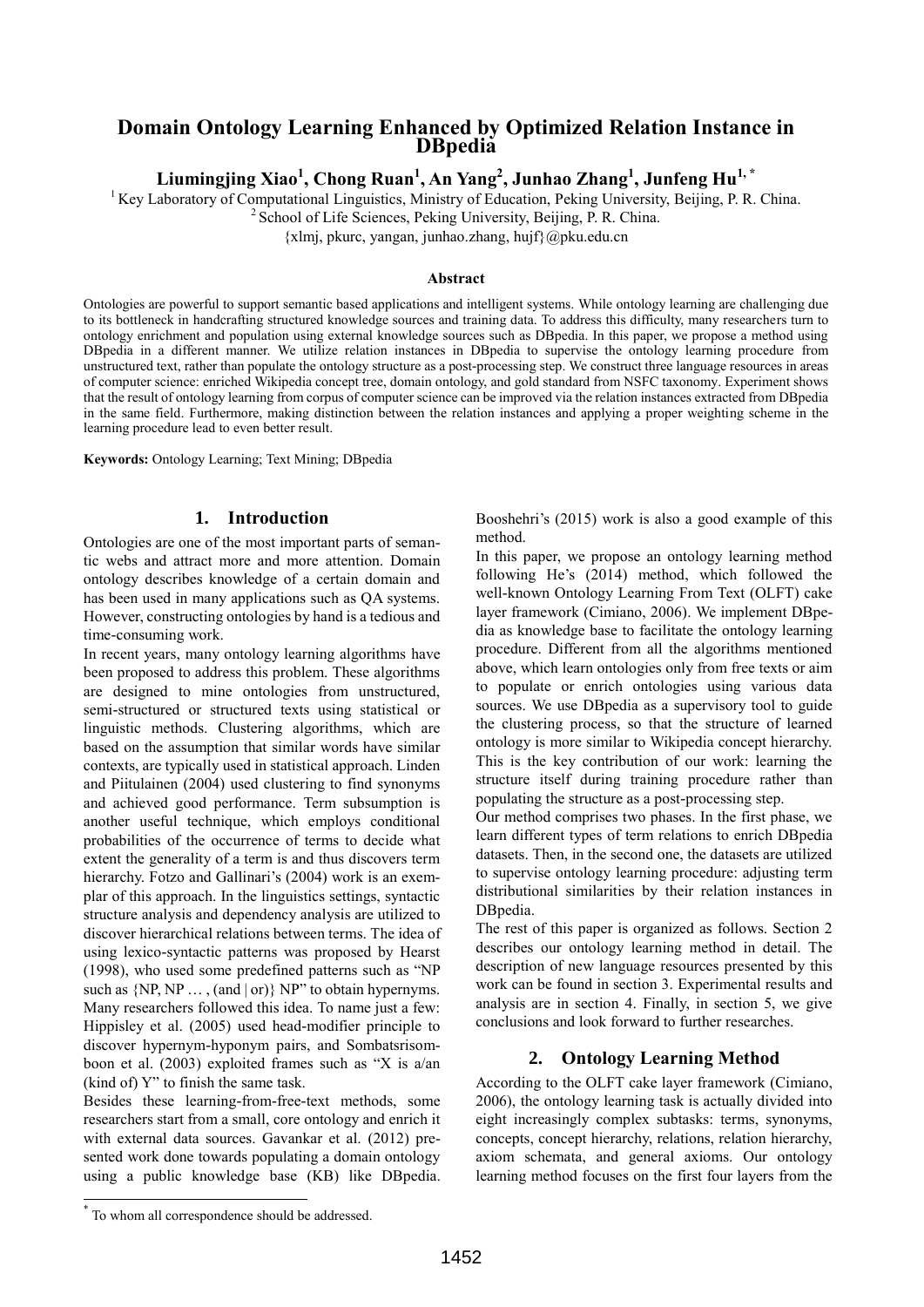bottom.

### **2.1 DBpedia Datasets**

We use two of DB pedia datasets<sup>1</sup> from April 2015 as our knowledge base, namely, Wikipedia taxonomy and Wikipedia article tags. Wikipedia taxonomy is comprised of categories, which form a hierarchical structure and contain few cycles. We limit Wikipedia taxonomy within areas of computer science. Cycles in the original taxonomy are removed by deleting bottom-up edges, yielding a Directed Acyclic Graph (DAG) structure. Wikipedia articles are also limited by their category tags. We combine the two datasets by inserting articles into Wikipedia taxonomy as leaf nodes. For each article, edges from its tagged categories to this article are added into edge set of taxonomy. This generates a 19-layer Wikipedia concept hierarchy in computer science areas, including 4953 categories and 99398 articles.

To extract reliable hyponymy relations from Wikipedia concept hierarchy, we perform a greedy algorithm that obtains a Wikipedia concept tree structure from DAG structure. This algorithm sequentially assigns each node under its deepest parent node in the tree in topological order. In contrast with DAG structure, tree structure contains more reliable parent-child pairs, which are more likely to form hypernym-hyponym relations.

We also tag totally 38 types of attributes to nodes in Wikipedia concept tree, using top-down paths from high level category nodes in Wikipedia concept hierarchy. Attributes we choose are researchers, conferences, organizations, or other types of categories for concept classification, such as "theoretical computer scientists" and "20th-century software".

## **2.2 Relation Knowledge Base**

We build a term relation knowledge base from term bank in computer science areas. Specifically, we cluster different kind of relations between terms into groups. A term relation is either suffix pattern (e.g., "computer" and "computer theory") or prefix pattern (e.g., "science" and "computer science"). From this relation knowledge base, we manually classify those suffix patterns with high frequency into two groups. One group contains common suffix patterns that prefer to generate true hypernym-hyponym relations. The other group contains suffix patterns that prefer to generate "pseudo" hyponymy relations that could not be referred to as common sense hyponymy relations. For example, "knowledge engineering" is constructed by appending suffix "engineering" behind "knowledge", while it is not a hyponym of "knowledge". Table 1 shows the classification between true hyponymy suffixes and "pseudo" hyponymy suffixes.

The term bank we build for relation knowledge base learning is in areas of computer science and contains 102421 terms in both English and Chinese. It is extracted from proposals of National Natural Science Foundation of China (NSFC) between 2009 and 2015. We establish a

| True     | array attack characteristic classification |  |  |
|----------|--------------------------------------------|--|--|
| hyponymy | communication compensation detec-          |  |  |
| suffixes | tion distribution extraction<br>fusion     |  |  |
|          | learning localization mapping matching     |  |  |
|          | monitoring navigation prediction           |  |  |
|          | recognition reconstruction scheduling      |  |  |
|          | segmentation sensing sensor signal         |  |  |
|          | robot tracking transmission image          |  |  |
|          | imaging                                    |  |  |
| "Pseudo" | algorithm analysis assessment con-         |  |  |
| hyponymy | struction control data design device       |  |  |
| suffixes | feature framework function effect envi-    |  |  |
|          | ronment estimation engineering evalu-      |  |  |
|          | ation generation information interface     |  |  |
|          | coding<br>measurement mechanism            |  |  |
|          | method model modeling management           |  |  |
|          | network optimization pattern platform      |  |  |
|          | problem process processing project         |  |  |
|          | protocol scheme simulation software        |  |  |
|          | strategy structure system technique        |  |  |
|          | technology test testing theory security    |  |  |
|          | computing                                  |  |  |

Table 1: True hyponymy suffixes and "pseudo" hyponymy suffixes classification.

Chinese-English term mapping using bilingual keywords given by applicants in each proposal.

To narrow the gap between domain corpus and Wikipedia concepts, we add automatic generated hypernym-hyponym pairs from bilingual term bank to enrich Wikipedia concept tree contents. Term pairs with prefix or suffix pattern relations are inserted into Wikipedia concept tree as parent-child pairs. Those term pairs whose semantic similarities are lower than a certain threshold are ignored. Finally, we insert 3077 term pairs.

Another optimization to Wikipedia concept tree is discriminating true hyponymy from "pseudo" hyponymy using our relation knowledge base, which will be discussed later in section 2.3.

# **2.3 Domain Ontology Learning**

This paper follows He's (2014) ontology learning method. He adopts a distributional similarity based method to discover semantically similar terms. Each term is represented by a distributional feature vector. Each dimension of the vector is the Point-wise mutual information (PMI) of corresponding feature. Then, the distributional similarity between two terms *ti* and *tj* is defined as cosine similarity between their corresponding distributional feature vectors *PMIti* and *PMItj*, i.e.:

## $Sim_{ti, tj} = cos(PMI_{ti}, PMI_{ti})$

Then we implement optimized relations in DBpedia to enhance ontology learning method. According to relation knowledge base mentioned above, we assort relations in Wikipedia concept tree into three groups, namely, "pseudo" hyponymy relations, true hyponymy relations, and brother relations. "Pseudo" hyponymy relations are direct parent-child pairs in Wikipedia concept tree that are

l

<sup>&</sup>lt;sup>1</sup> <http://wiki.dbpedia.org/Downloads2015-04>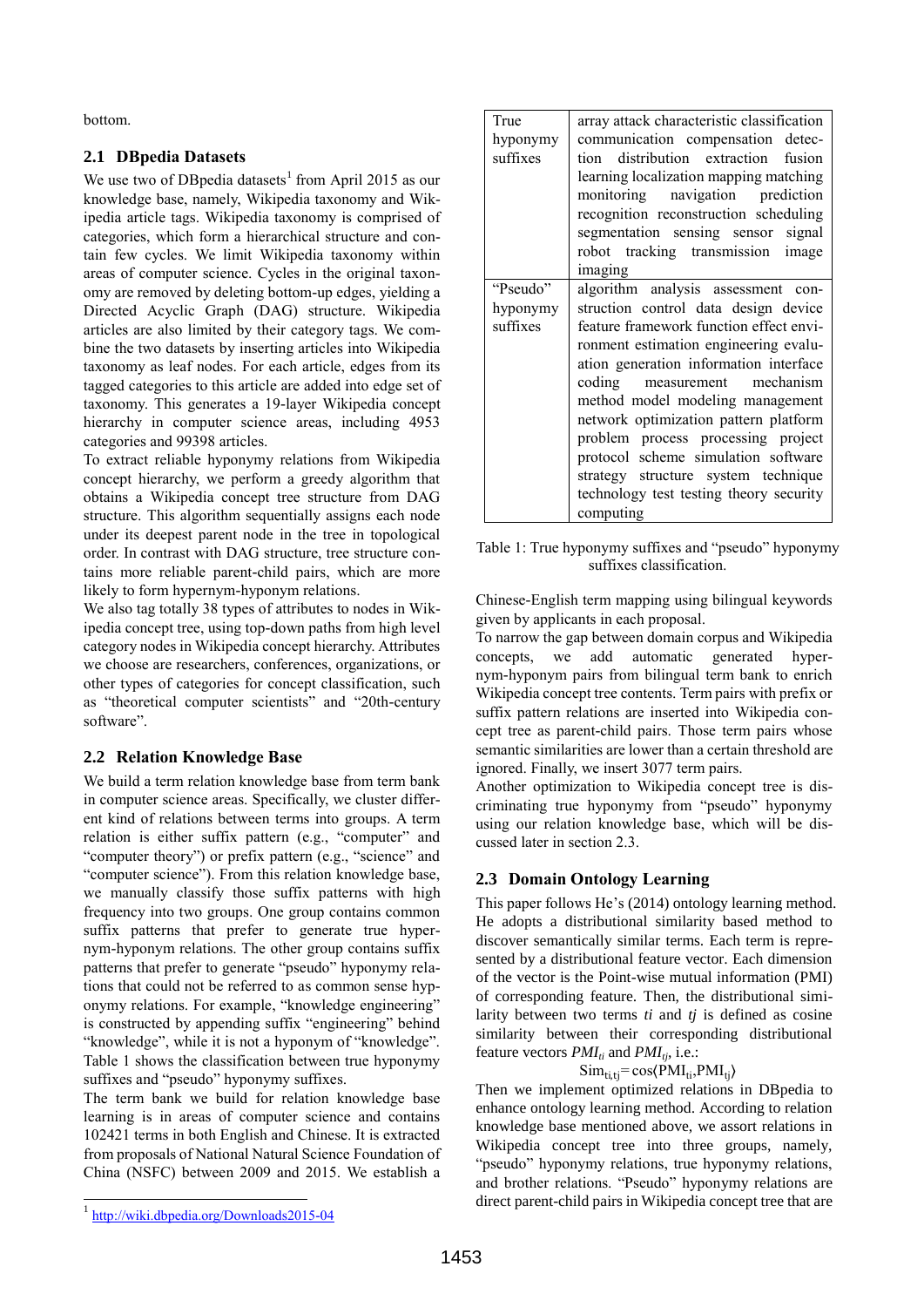recognized as "pseudo" hyponymy by relation knowledge base, no matter if these pairs are inserted in the enrichment step or exist in the original Wikipedia taxonomy or article tags. True hyponymy relations are other direct parent-child pairs without "pseudo" relation attribute mark, and they are helpful for supervising hyponymy concept relations mining. Brother relations are concept pairs in Wikipedia concept tree that sharing the same direct parent node. These three types of relations are used as prior knowledge instances to supervise domain ontology learning process in this paper. Specifically, we increase each distributional similarity by different weight according to its original value and implemented relation instance type between terms. Formally, the modified term similarity is defined as follows:

 $Sim_{ti, tj}^R = cos(r_{ti, tj} \langle PMI_{ti}, PMI_{tj} \rangle)$ 

Here  $r_{t, t, t}$  is the relation type weight between *ti* and *tj*. We choose to multiply relation weight by distributional feature vector angle instead of adding weight to distributional similarity directly. This prevents term pairs with high distributional similarity from growing too large to affect other terms similarities unusually, and is also helpful for data smoothing. The lower the term pair similarity is, the more strongly it is enhanced by the prior knowledge.

Then we follow He's (2014) method that apply a Hypertext-Induced Topic Search (HITS) and K-means based method to learn hierarchical domain ontology from unstructured text.

## **3. Description of Our Language Resources**

We use the proposal set of NSFC between 2009 and 2013 as raw corpus to learn ontologies, and use DBpedia datasets as external knowledge base. Both are limited within areas of computer science.

| Language resources | Number of | Number of |
|--------------------|-----------|-----------|
|                    | layers    | nodes     |
| Wikipedia concept  | 19        | 107428    |
| tree               |           |           |
| Ontology           | 15        | 103125    |
| Gold standard      |           | 5529      |

Table 2: Number of layers and nodes in Wikipedia concept tree, ontology, and gold standard.

We have constructed three language resources that are publicly available<sup>2</sup>. Firstly, we enrich the Wikipedia concept tree using bilingual term bank and relation knowledge base. All "pseudo" hyponymy relations in Wikipedia concept tree, including term pairs we generate from bilingual term bank, are marked with "other" relation attribute. Secondly, we learn computer science domain ontology enhanced by optimized relation instances in Wikipedia concept tree using method above. Finally, we also build a gold standard from NSFC taxonomy to

l

| <ontology></ontology>                                                                       |  |  |  |
|---------------------------------------------------------------------------------------------|--|--|--|
| <level1 code="F01" id="Electronics and Information Systems"></level1>                       |  |  |  |
| <level2 code="F0101" id="Information theory and information systems"></level2>              |  |  |  |
| <level3 code="F010101" id="Information theory"></level3>                                    |  |  |  |
| <research area="" id="Classical information theory"></research>                             |  |  |  |
| <keyword id="information theory">information theory</keyword>                               |  |  |  |
| <keyword id="Information Entropy">Information Entropy</keyword>                             |  |  |  |
| <keyword id="Signal sampling">Signal sampling</keyword>                                     |  |  |  |
| <keyword id="Channel Capacity">Channel Capacity</keyword>                                   |  |  |  |
| <keyword id="maxmium entropy">maxmium entropy</keyword>                                     |  |  |  |
| <keyword_id="differential_entropy">Differential_entropy</keyword_id="differential_entropy"> |  |  |  |
| <keyword id="Signal design">Signal design</keyword>                                         |  |  |  |
| <keyword id="Sequence design">Sequence design</keyword>                                     |  |  |  |
| <keyword id="Shannon limit">Shannon limit</keyword>                                         |  |  |  |
| <keyword id="Degree of Freedom">Degree of Freedom</keyword>                                 |  |  |  |
|                                                                                             |  |  |  |
| <research area="" id="Network information theory"></research>                               |  |  |  |
| <keyword id="information theory">information theory</keyword>                               |  |  |  |
| <keyword id="network information theory">network information theory</keyword>               |  |  |  |
| <keyword id="network capacity">network capacity</keyword>                                   |  |  |  |
| <keyword id="Network Degrees of Freedom">Network Degrees of Freedom</keyword>               |  |  |  |
| <keyword id="information flow">information flow</keyword>                                   |  |  |  |
|                                                                                             |  |  |  |
| <research area="" id="Information theory in other directions"></research>                   |  |  |  |
| <keyword_id="information_theory">information_theory</keyword_id="information_theory">       |  |  |  |
|                                                                                             |  |  |  |
| $\langle$ /level3>                                                                          |  |  |  |

Figure 1: A snapshot of the gold standard.

evaluate automatic learned ontologies, which will be introduced in the next section. The number of layers and nodes of these language resources are listed in Table 2.

## **4. Evaluation**

To illustrate the effectiveness of our method, we carry out experiments to evaluate learned ontologies. Due to the lack of a mature ontology evaluation platform, we design a metric to compare the learned ontology with a gold standard, which is from NSFC research area taxonomy and constructed by experts. The structure of the gold standard is demonstrated in Figure 1.

The gold standard comprises 5 layers: the first four layers are research areas, from the most general ones to the most specific ones. The bottom layer contains keywords in level-4 research area.

Due to the huge gap between the size of the learned ontologies and gold standard (see Table 2), we only evaluate the "recall rate" of near-synonyms in the learned ontologies. To be precise, we take all pairs of near-synonyms (two keywords under the same fourth layer research area) from the gold standard, and calculate their weighted distance in the learned ontology. Then, the average weighted distance is used as a measure of how close these near-synonyms are in the learned ontology. Definitely, the smaller the average distance is, the better the learned ontology is.

The distance between two concepts is calculated as follows:

**Definition 1 (Entropy Weighted Edge Length):** For an edge  $e = (u, v)$  in a tree *T*, where node *u* is the parent of node *v*, the entropy weighted edge length of *e* is defined as *log*(number of children of *u*).

This definition is quite straight forward: if some node *u* has many children, it suggests node *u* represents a general concept and thus its children are not that similar to each other. In fact, the logarithm weighting scheme is also used in previous research (Rusu et al., 2014).

**Definition 2 (Revised Entropy Weighted Distance):** For two near-synonym *n1* and *n2* in the gold standard *G*, we denote the set of all their siblings (including themselves) by *S*. Given an ontology *O*, the revised entropy weighted distance between *n1* and *n2* is defined as:

 $d(n1, n2) = \max\{0, \sum_{e \text{ in path}(n1, n2)} w(e) - 2 \log_2 |S|\}$ Where  $w(e)$  is the entropy weighted edge length of edge  $e$ ,

<sup>&</sup>lt;sup>2</sup> http://icl.pku.edu.cn/Ontology and Wiki of ComputerScienc [e.rar](http://icl.pku.edu.cn/Ontology_and_Wiki_of_ComputerScience.rar)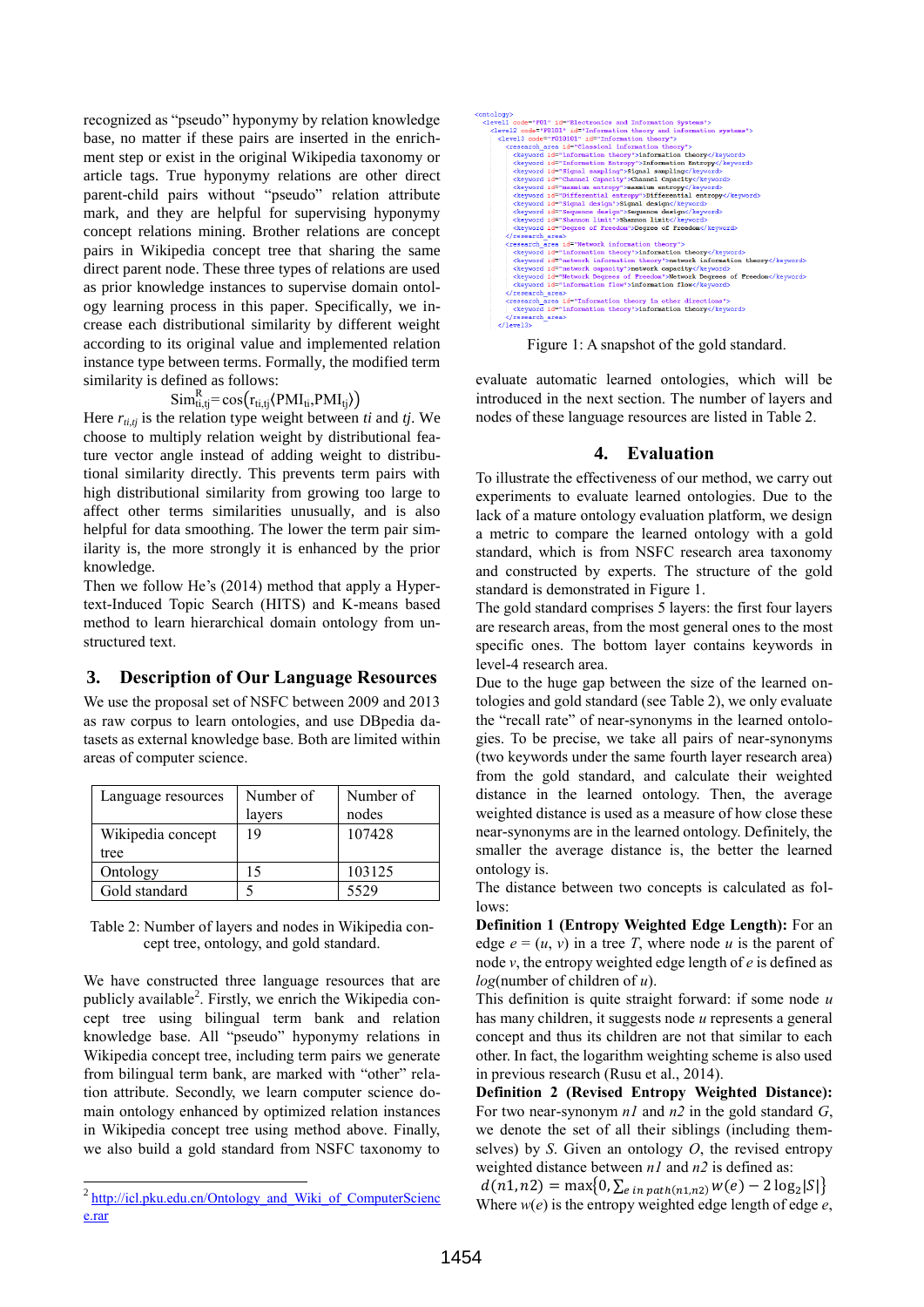| <level2 id="Mixed system-on-chip; ; self-test"><br/><level1 id="Design for Testability; Test Scheduling"><br/><word>Design for Testability</word><br/><word>Test Scheduling</word><br/><word>Test integration</word><br/><math>\langle</math>/level1&gt;<br/><level1 id="built-in self-test; self-test"><br/><word>built-in self-test</word><br/><word>self test</word><br/><word>BIST</word><br/><word>Low power testing</word><br/><word>built-out_self-test</word></level1></level1></level2> | <level2 id="Pseudorandom test;  self-test"><br/><level1 id="fault test"><br/><word>fault_test</word><br/><math>\langle</math>/level1&gt;<br/><level1 id="Pseudorandom test: deterministic test"><br/><word>Pseudorandom test</word><br/><word>deterministic test pattern</word><br/><word>Parallel Test</word><br/><word>Joint testing</word><br/><word>Signal integrity test</word><br/><math>\langle</math>/level1&gt;<br/><level1 id="built-in self-test; self-test"></level1></level1></level1></level2> |
|--------------------------------------------------------------------------------------------------------------------------------------------------------------------------------------------------------------------------------------------------------------------------------------------------------------------------------------------------------------------------------------------------------------------------------------------------------------------------------------------------|--------------------------------------------------------------------------------------------------------------------------------------------------------------------------------------------------------------------------------------------------------------------------------------------------------------------------------------------------------------------------------------------------------------------------------------------------------------------------------------------------------------|
| $\langle$ /level1>                                                                                                                                                                                                                                                                                                                                                                                                                                                                               | <word>built-in self-test</word>                                                                                                                                                                                                                                                                                                                                                                                                                                                                              |
| <level1 id="Analog core; Mixed system-on-chip"><br/><word>Analog core</word><br/><word>Mixed system-on-chip</word><br/><word>High-speed high-frequency</word><br/><word>soft fault dictionary method</word><br/><math>\langle</math>/level1&gt;</level1>                                                                                                                                                                                                                                         | <word>self test</word><br><word>BIST</word><br><word>Low power testing</word><br><word>built-out self-test</word><br>$\langle$ /level1>                                                                                                                                                                                                                                                                                                                                                                      |
| $\angle$ /level2>                                                                                                                                                                                                                                                                                                                                                                                                                                                                                | $\langle$ /level2>                                                                                                                                                                                                                                                                                                                                                                                                                                                                                           |

Figure 2: External knowledge helps improve ontology structure.

and |*S*| denotes the cardinality of set *S*.

With the definition above, we have  $d(nl, n2)$  always non-negative. What's more, -2*log*|*S*| serves as a normalize factor, so that calculating the distance between *n1* and *n2* in gold standard *G* itself will always get zero. This paper use the revised entropy weighted distance to evaluate learned ontologies.

We design two baselines to compare with the ontology learned using our method. The first baseline is He's ontology learning method. In the second baseline, we implement DBpedia relations to supervise He's ontology learning process, but do not make distinction between relation types. After experiments, the optimal parameters for relation weights of true hyponymy, "pseudo" hyponymy, and brother relations in our method are 0.6, 0.9, and 0.8, respectively, which are 0.8, 0.8, and 0.8 in the second baseline. Experimental results are listed in Table 3.

| Ontology                         | Number of | Revised entropy   |
|----------------------------------|-----------|-------------------|
| learning method                  | layers    | weighted distance |
| He                               | 14        | 22.06             |
| $He + DB$ pedia                  | 14        | 21.46             |
| $He + DB$ pedia +<br>relation KB | 14        | 21.29             |

#### Table 3: Revised entropy weighted distance of three ontology learning methods.

Compared with He's method, implementing DBpedia relations obtains a decrement of 0.6 on the revised entropy weighted distance, and which is 0.77 for the proposed method. The results show that external concept knowledge base helps improve performance of domain ontology learning from unstructured text, and discriminating different types of relation instances contributes to a more reliable domain ontology structure. From our method, true hyponymy instance increases more weight on distributional similarities, while "pseudo" hyponymy instance affects the weight much less. This helps cluster hyponymy terms in lower layers during ontology learning.

In order to gain some intuition of the proposed method, we attach a small piece of the learned ontologies by He's and our method in Figure 2.

The ontology in the left is the baseline generated by He's method, while the right one is produced by our method. It is clear that in the baseline ontology there exists some terms that are not relevant enough, such as "high-speed high-frequency". And this "noise" disappears in the right ontology, which is due to its knowledge acquired from DBpedia relation instances. In fact, in the gold standard, the corresponding research area consists of 5 terms: pseudorandom test, built-in self-test, built-out self-test, On-chip test clock, and on-chip measurement, which is more similar to the ontology generated by the proposed method and is consistent with our intuition.

### **5. Conclusion**

This paper proposes an ontology learning method that using DBpedia as a supervisory tool to guide the clustering process. Three language resources in areas of computer science are constructed in this work: enriched Wikipedia concept tree, domain ontology, and gold standard from NSFC taxonomy. Experiment shows that the result of ontology learning from corpus of computer science can be improved via the relation instances extracted from DBpedia. Furthermore, making distinction between the relation instances and applying a proper weighting scheme in the learning procedure lead to even better result. These mean that external knowledge base helps improve performance of domain ontology learning, and the ontology structure learned from our method is more reliable and similar to knowledge base we implement.

Further researches may include the following aspects. Firstly, more reliable hyponymy relations between concepts can be mined, in both quantity and quality. Secondly, the ontology learning method presented in this paper only focuses on the first four layers of OLFT cake layer framework. We intend to learn non-taxonomy relations between concepts in future work.

#### **6. Acknowledgements**

This research is supported by the National Natural Science Foundation of China (grant No. M1321005, 61472017).

### **7. Main References**

Booshehri, M., Luksch, P. (2015). An Ontology Enrichment Approach by Using DBpedia. In *Proceedings of*